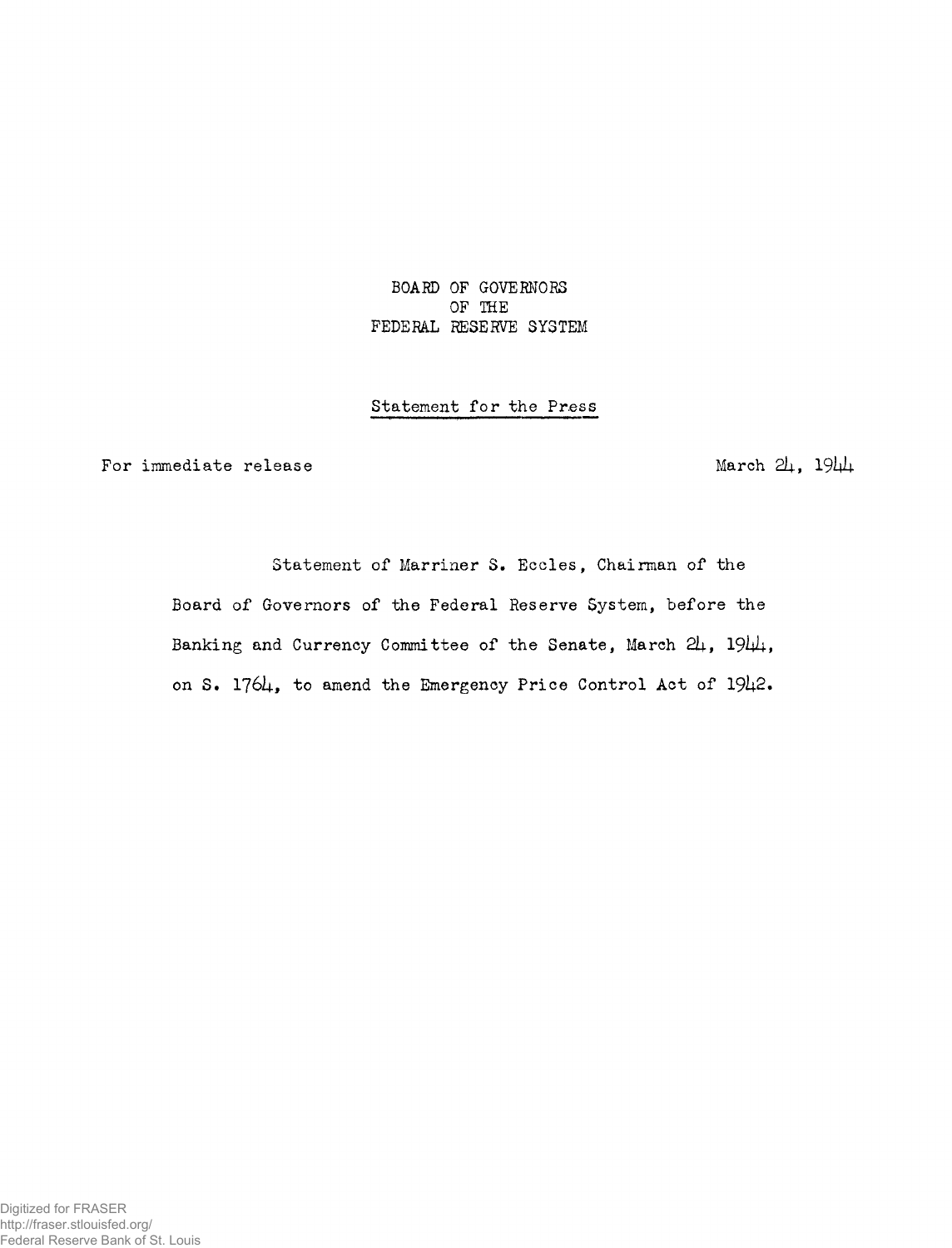Mr. Chester Bowles has made a most able and effective case for extension of the life of the price control statutes, I assume that this legislation will be continued, and I would like to emphasize the importance of extending it without hampering amendments and for a sufficient time after the war to allow industry to get back to producing a supply of goods to meet the demand. Inflationary dangers can only be avoided if the powers of the administrator are in no way weakened.

Inflationary pressures are still increasing, and will continue to increase until conversion from wartime production to peacetime production has been achieved and a balanced budget is in prospect. If the public is assured that the Congress is determined to continue this legislation which has been so effective, the great confidence which now exists in the purchasing power of the dollar will be maintained.

It is the duty of all those charged with public responsibility for holding the line against the pressures for higher prices and higher wages to see to it that nothing is done to impair this public confidence in the future buying power of the dollars invested in Government securities, life insurance or other forms of saving. If that high confidence were impaired, there would be em increasing impulse to spend money instead of saving it. That would seriously affect the Government credit and the financing of the war. The stability of all credit, including Government credit, depends upon maintaining faith in the purchasing power of the dollar. If the public is assured by the extension of this legislation for a sufficient length of time, without crippling amendments, that the line will be held against inflationary forces, the problem of financing the war and refunding the public debt will continue to be met successfully. If the public is led to believe, however, that the price, wage and rationing controls are going to be weakened, or not continued as long as may be necessary, confidence cannot be maintained in the purchasing power of our money. Without that confidence, not only would the successful prosecution of the war be jeopardized, but an orderly transition to a peacetime basis would be out of the question.

Nearly all of our people have a direct interest and stake in what the dollar will buy in the future. There are countless millions who have invested in life insurance to be paid to them or their beneficiaries. There are the countless millions who own nearly 30 billions of savings deposited in the banks of the country. There are the countless millions who have invested many billions of dollars in war savings bonds and other Government securities. There are the countless millions who are depending upon future benefits from social security, civil service retirement, and innumerable other pension systems, public and private. There are the churches, educational institutions, hospitals, and numerous endowments and trust funds created for public benefit. Last, but not least, there are the ten million men and women in our armed services who, in addition to their investments in war savings bonds, are buying the life insurance made available to them by the Government. They cherish the hope that when this war is over, they can use the money they have saved and whatever is provided for them in discharge allowances to buy some of the material comforts of life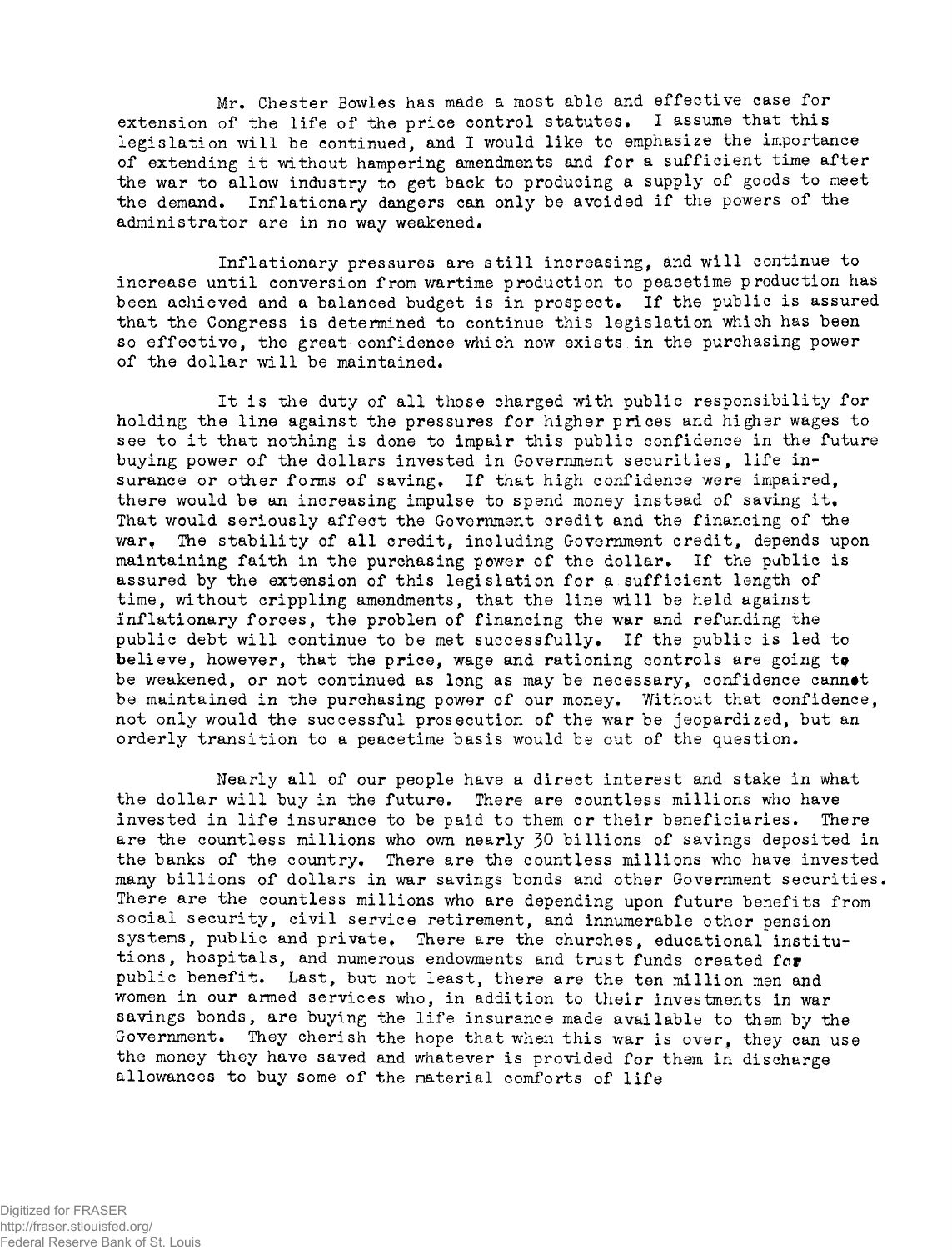that will be available when industry has had time to get back into peacetime production, If this hope should turn out to be only a mirage, those who are responsible for failure to protect the home front will face a dreadful retribution.

To extend this price control legislation merely for a year will not adequately meet the situation. Uncertainty would continue to exist as to what action may be taken when the year expires. There would be hesitancy about making long-term plans or commitments. It would reinforce the faith of everyone in the stability of the dollar if provision is made to extend this legislation until two years after the war, unless Congress shall, by joint resolution, discontinue it prior to that time. If it is not needed, it will not be used. If it is on the statute books, it will give confidence that inflation is not going to happen here, and such confidence cannot exist without it. Price ceilings are effective only when demand exceeds supply and the ceilings are necessary to prevent prices from rising. When supply exceeds demand, prices are likely to fall below the ceilings. Rationing, likewise, is used only when there is a short supply of essential goods. Nothing has been rationed where rationing could be avoided, and surely rationing will not be undertaken in the future unless it is necessary to assure an equitable distribution of a short supply.

I have been most favorably impressed, as I am sure the members of this Committee have been, by the testimony of Mr. Bowles. He and his predecessors tackled one of the most complex and difficult tasks that men ever faced. I am satisfied, as I think you must be, that there is no desire whatsoever to keep any of these price or rationing controls when they are no longer essential to protect all of us against the dangers of inflationary pressures.

There has been a good deal of discussion about the need for various amendments to this legislation. The record of achievement under the existing legislation should be sufficient proof that we had better let well enough alone. When you consider that the cost of living has gone up only 26 per cent in the fifty-three months from August of 1939 to January of this year, whereas, in the same period of the last war it went up 65 per cent, and when you consider that war expenditures in this war so far are some six times the rate of expenditure in the last war, and when you consider also that nearly half of our entire economy is devoted to war now, whereas during the last war less than one-fourth of our economic effort was devoted to war, the achievement has been phenomenal, beyond the hopes of the most optimistic.

I repeat, we had better let well enough alone. Doubtless the Act is not perfect and it could be improved by some amendments. However, once you open the door to meet the criticisms of one group, you cannot without difficulty close it to other groups. To amend the Act in an attempt to achieve equity in wartime would be to ignore the inevitable inequities which war imposes. Those of us on the home front cannot possibly make a fraction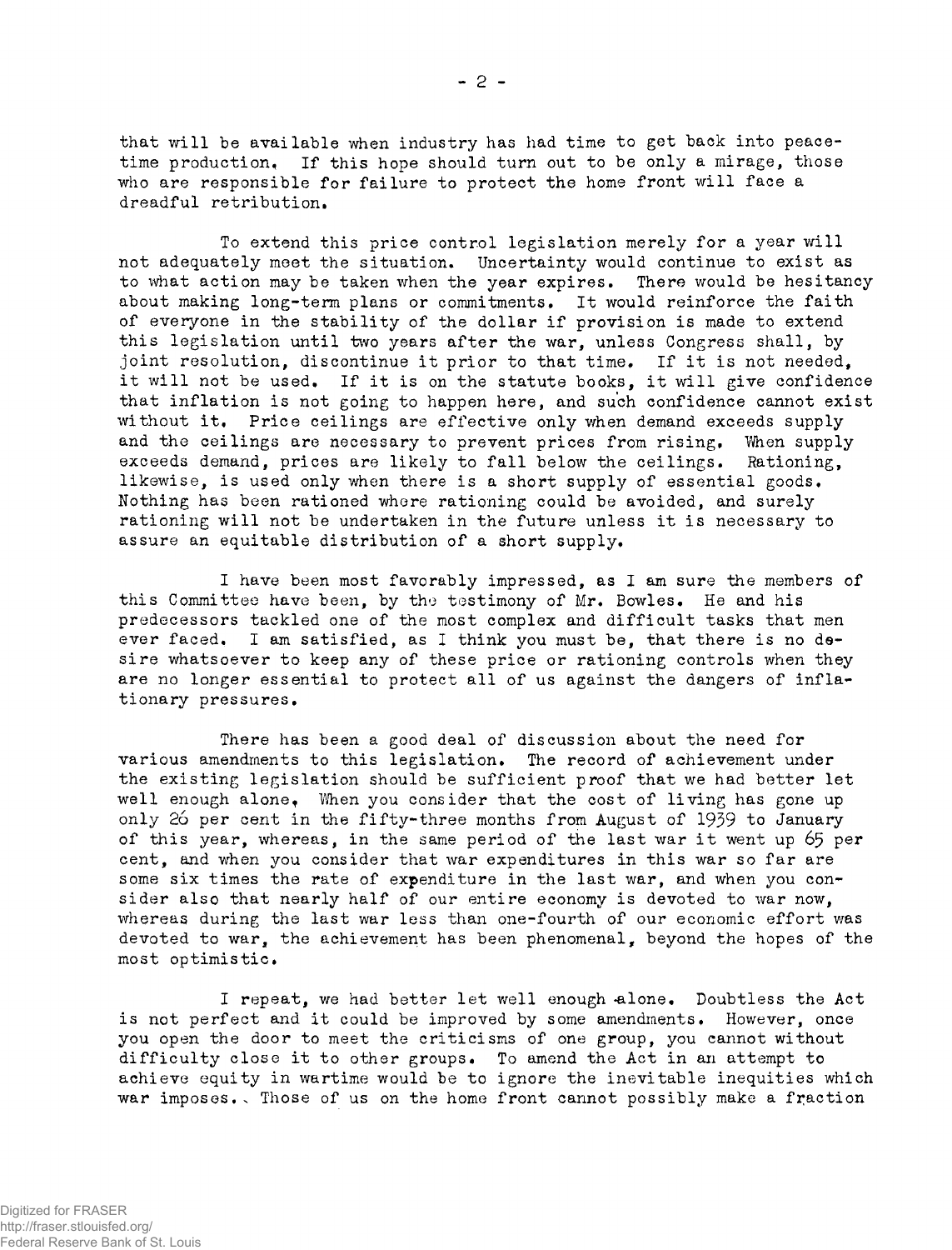of the sacrifice required of those on the battle front.

These controls are a form of insurance against economic disaster. No one can say with any certainty exactly what economic conditions will confront us when the war ends or whether the predominant forces will be inflationary. We know, however, that the inflationary potential will be enormous. We know that there will be a vast backlog of accumulated wants and an unprecedented amount of purchasing power in the hands of the public, which has resulted largely from our heavy reliance upon borrowing in the financing of our war expenditures.

The inflationary potential which, it is estimated, will exist at the end of this fiscal year, on June 30,  $194\mu$ , measured by demand deposits and currency, savings deposits in the banks and Government securities held by business concerns and individually, but excluding Government securities held by life insurance companies and banks, will amount to 194 billion dollars; 113 billions held by individuals and 81 billions by business. This compares with liquid holdings as of June 30,  $19\mu$ 1, of  $\mu$ 8 billions held by individuals and 31 billions held by business, a total of 79 billions. In other words, there will have been an increase in the three-year period of 115 billion dollars.

This tremendous volume of liquid holdings of individuals and business constitutes the inflationary potential, and this does not take account of the billions of additional dollars that would be added if consumer credit and other forms of credit, which have been largely liquidated during the war, were to expand. Our people have shown, and justifiably so, great confidence in the Government's credit by the way they have responded in investing in Government securities» They must be given every assurance that the safeguards restraining the premature use of their liquid holdings will be maintained.

Inflations seldom get out of hand during wartime, but the danger carries over after peace comes and a war-weary people, tired of wartime controls and restraints, are eager to throw them off. That is just the time when it may be fatal to relax prematurely the controls of war-engendered inflationary forces. That is why it is so important to extend the life of this legislation for a sufficient period after the war to enable the country to convert its enormous productive capacity to turning out for peacetime consumption a supply of goods comparable to what it has shown itself capable of turning out for war purposes.

This enormous store of funds which so far exceeds the supply of goods available now, when nearly one-half of our production is going for war, could result in a ruinous inflation if prematurely spent, but could be a source of infinite benefit to the nation if held in restraint until such time after the war as goods and services become available in sufficient abundance to match the stored up buying power. Then it can be a tremendous factor in helping to provide and sustain production and employment. The restraints in this legislation, if adequately extended without impairment, afford the best assurance that this unprecedented and growing accumulation of funds will be used for good instead of evil.